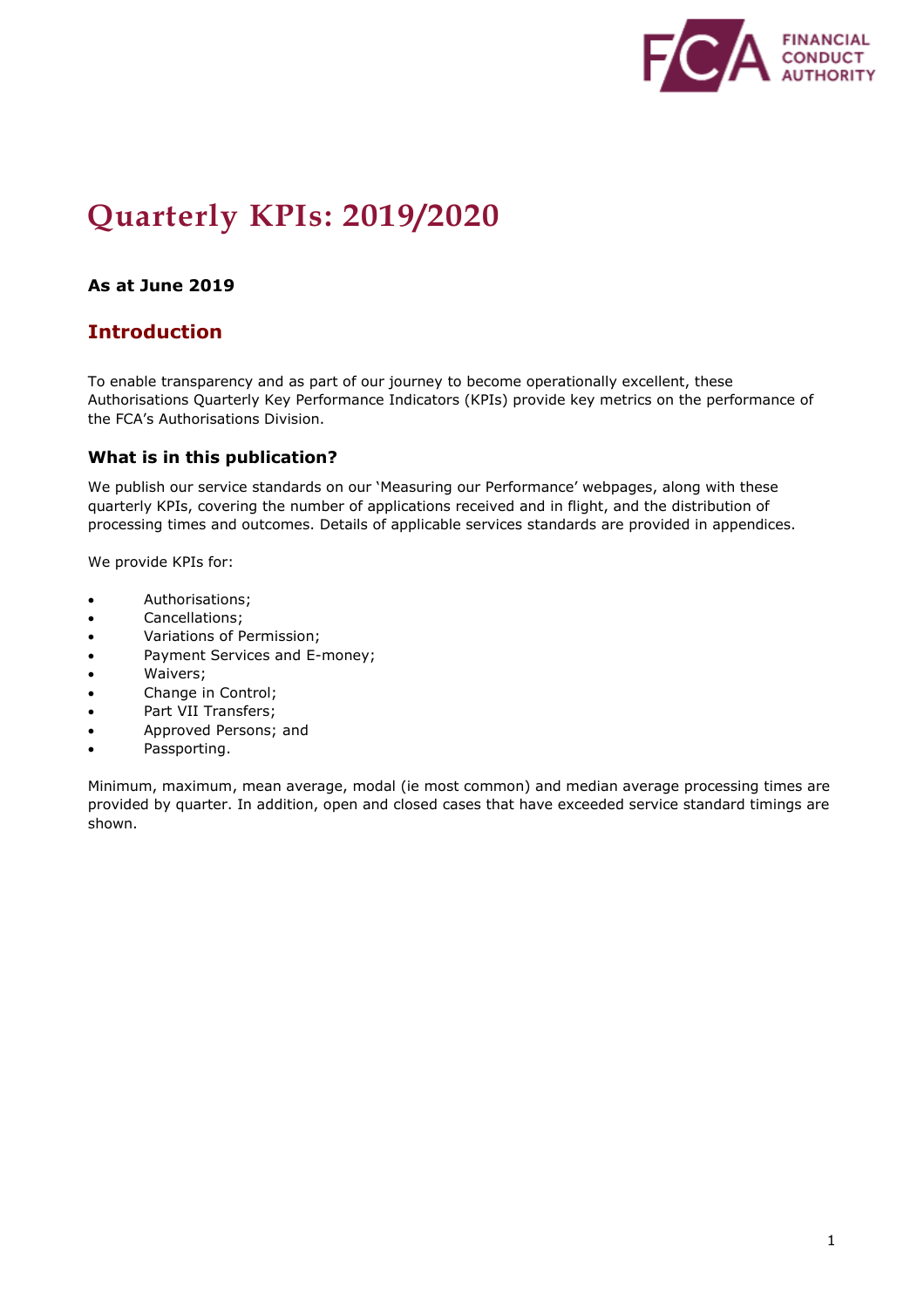

### **Authorisations quarterly KPIs:2019/2020**

#### **Authorisations: to process a firm application for a Part 4A permission**

(Applicable service standards: Appendix I)





| Processing times of cases completed in quarter (weeks) |          |      |        |        |       |  |  |  |  |  |
|--------------------------------------------------------|----------|------|--------|--------|-------|--|--|--|--|--|
|                                                        | Min      | Mean | Mode   | Median | Max   |  |  |  |  |  |
| FY2018/19 Q2                                           | $\leq 1$ | 10.4 | ${<}1$ | 7.3    | 185.4 |  |  |  |  |  |
| FY2018/19 Q3                                           | $\leq 1$ | 10.1 | ${<}1$ | 5      | 186.6 |  |  |  |  |  |
| FY2018/19 Q4                                           | $\leq 1$ | 10.3 |        | 3.7    | 238.7 |  |  |  |  |  |
| FY2019/20 Q1                                           | $\leq 1$ | 9.7  | - 1    | 4.4    | 84    |  |  |  |  |  |

| Service standards |                                   |                                                           |                                 |  |  |  |  |  |  |
|-------------------|-----------------------------------|-----------------------------------------------------------|---------------------------------|--|--|--|--|--|--|
|                   | Cases required<br>within standard | Of those required, cases<br>determined within<br>standard | % determined<br>within standard |  |  |  |  |  |  |
| FY2018/19 Q2      | 1100                              | 1096                                                      | 99.64%                          |  |  |  |  |  |  |
| FY2018/19 Q3      | 1128                              | 1111                                                      | 98.49%                          |  |  |  |  |  |  |
| FY2018/19 O4      | 1040                              | 989                                                       | 95.10%                          |  |  |  |  |  |  |
| FY2019/20 Q1      | 1249                              | 1209                                                      | 96.80%                          |  |  |  |  |  |  |

Volumes received in Q1 2019/20 remained steady. However, determinations fell slightly, resulting in an increase in Work in Progress. Timelines for dual-regulated firms are worked alongside the PRA, however, for transparency and completeness, we include the cases here.

Our work on Brexit-related applications continues to focus mainly on dual regulated cases, both applications for authorisation in the UK by currently inwardly passported banks or insurance firms ahead of Brexit. We received one Brexit-related application for a banking third country branch in Q1.

- Retail: Solo-regulated retail investment firms
- Wholesale: Solo-regulated wholesale investment firms
- Consumer Credit: Solo-regulated firms carrying on credit-related regulated activities
- Dual-regulated: Firms regulated by both the Prudential Regulation authority (PRA) and the FCA.

*Note that solo-regulated firms may fall into more than one of the above categories. Cases are assigned to one of the relevant areas according to permissions applied for and overall nature of the firm.*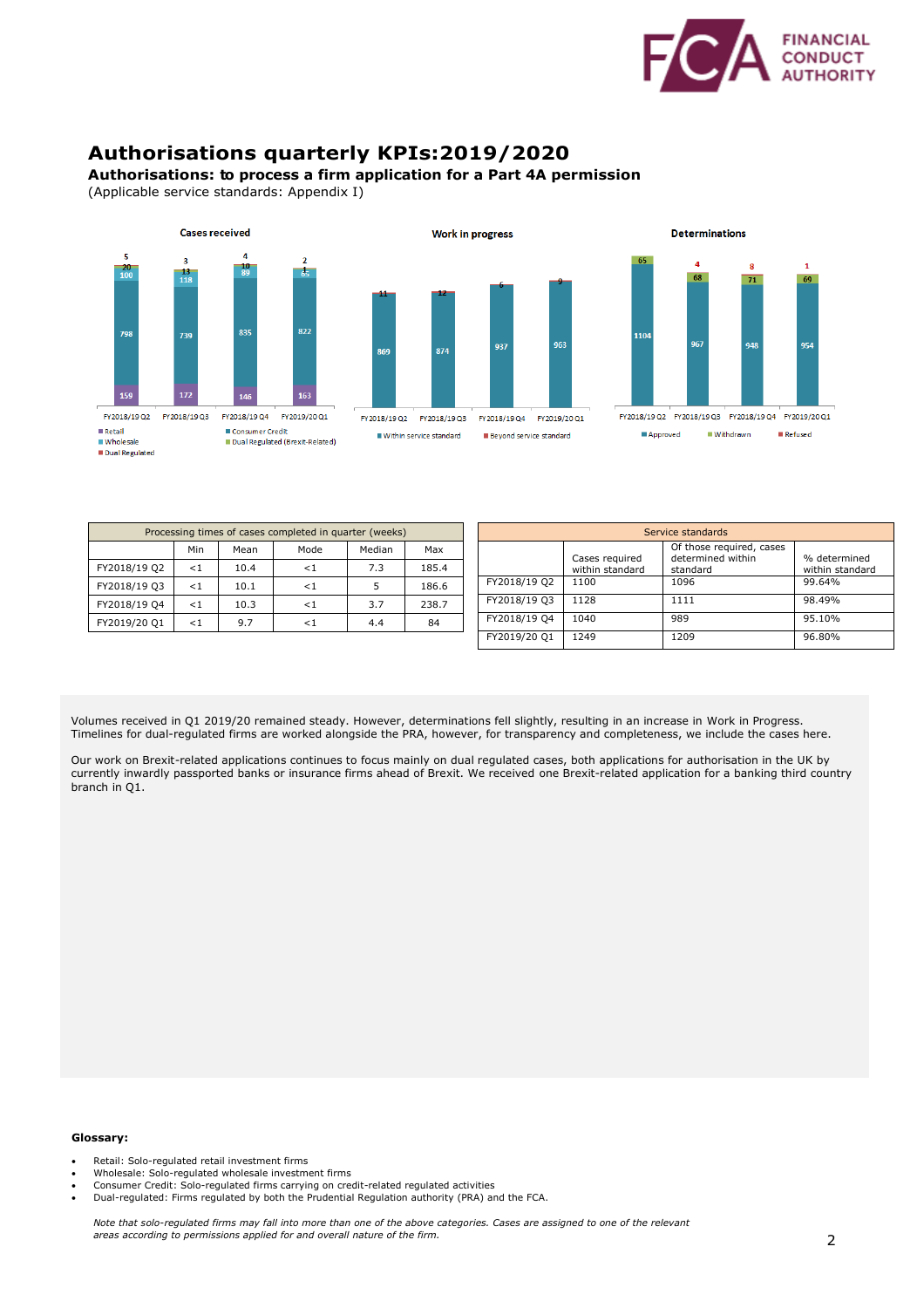

# **Cancellations quarterly KPIs:2019/2020**

#### **Cancellations: to determine an application for Cancellation of Part 4A Permission**

(Applicable service standards: Appendix I)



| Processing times of cases completed in quarter (weeks) |          |      |          |        |       |                                               | Service standards |                                   |          |                 |  |
|--------------------------------------------------------|----------|------|----------|--------|-------|-----------------------------------------------|-------------------|-----------------------------------|----------|-----------------|--|
|                                                        | Min      | Mean | Mode     | Median | Max   | Of those required, cases<br>determined within |                   | % determined                      |          |                 |  |
| FY2018/19 Q2                                           | $\leq 1$ | 5.2  | $\leq$ 1 |        | 52    |                                               |                   | Cases required<br>within standard | standard | within standard |  |
| FY2018/19 O3                                           | $\leq 1$ | 3.6  | $\leq$ 1 | 0.7    | 51.1  |                                               | FY2018/19 Q2      | 718                               | 718      | 100.00%         |  |
| FY2018/19 Q4                                           | $\leq 1$ | 3.4  | $\leq 1$ | 0.7    | 52    |                                               | FY2018/19 Q3      | 591                               | 590      | 99.83%          |  |
| FY2019/20 Q1                                           | $\leq 1$ | 5.2  |          | 1.9    | 166.1 |                                               | FY2018/19 Q4      | 581                               | 580      | 99.83%          |  |
|                                                        |          |      |          |        |       |                                               | FY2019/20 Q1      | 744                               | 742      | 99.73%          |  |

Determinations have been high for the time of year which has allowed us to get our Work in Progress down quickly following our usual seasonal spike at the end of Q1.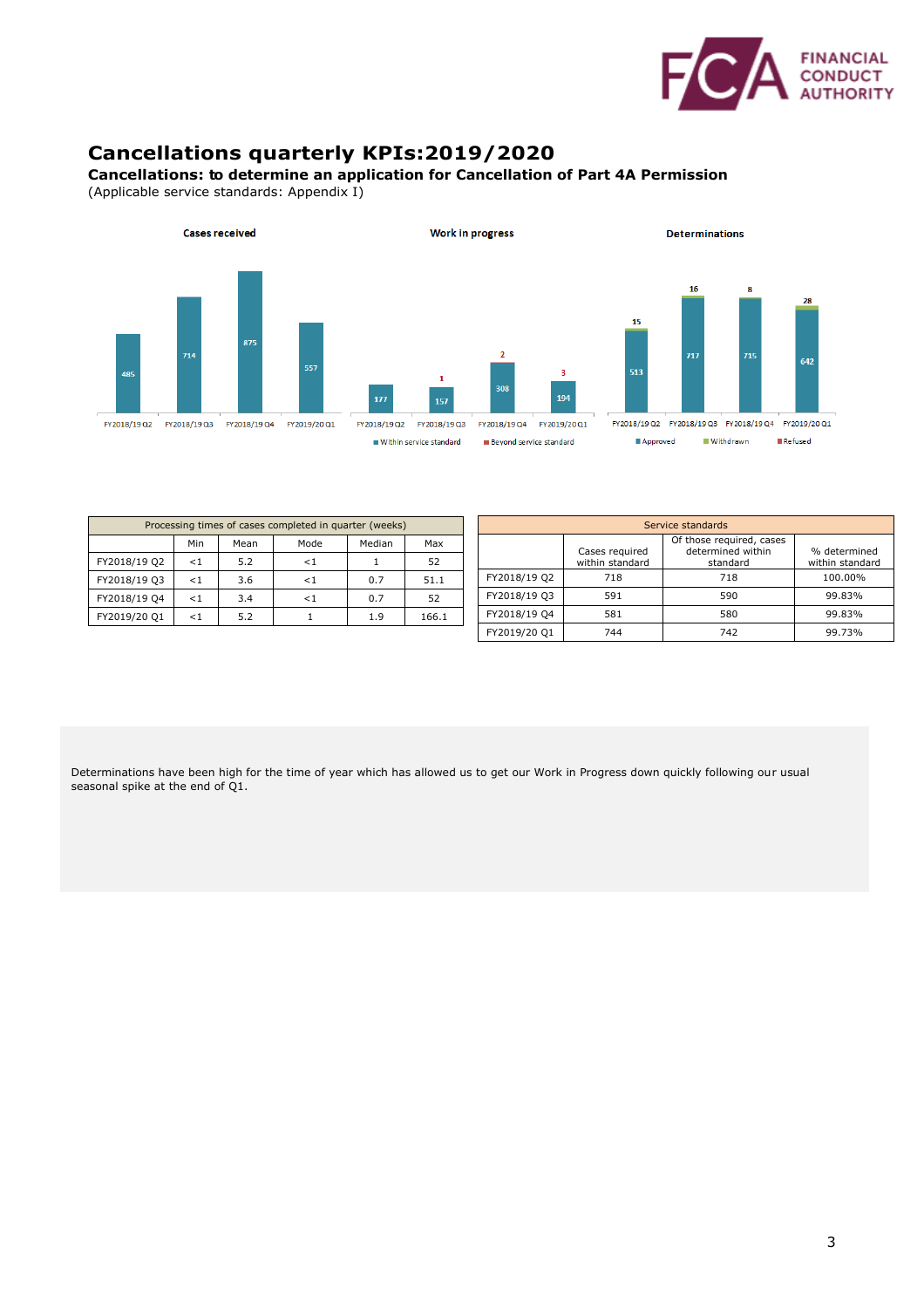

## **Variations of Permission quarterly KPIs: 2019/2020**

**Variations of permission (VoP): to process an application from an authorised firm for VoP**

(Applicable service standards: Appendix I)



| Processing times of cases completed in quarter (weeks) |          |      |      |        |       |              |
|--------------------------------------------------------|----------|------|------|--------|-------|--------------|
|                                                        | Min      | Mean | Mode | Median | Max   |              |
| FY2018/19 Q2                                           | $\leq 1$ |      |      |        | 77.9  |              |
| FY2018/19 Q3                                           | $\leq 1$ | 6.2  |      |        | 48.4  | FY2018/19 Q2 |
| FY2018/19 Q4                                           | $\lt1$   | 7.5  |      | 4.1    | 192.7 | FY2018/19 Q3 |
| FY2019/20 Q1                                           | $\leq 1$ | 7.8  |      | 5.3    | 52    | FY2018/19 Q4 |
|                                                        |          |      |      |        |       |              |

| Service standards |                                   |                                                           |                                 |  |  |  |  |  |  |  |
|-------------------|-----------------------------------|-----------------------------------------------------------|---------------------------------|--|--|--|--|--|--|--|
|                   | Cases required<br>within standard | Of those required, cases<br>determined within<br>standard | % determined<br>within standard |  |  |  |  |  |  |  |
| FY2018/19 Q2      | 660                               | 659                                                       | 99.85%                          |  |  |  |  |  |  |  |
| FY2018/19 Q3      | 611                               | 610                                                       | 99.84%                          |  |  |  |  |  |  |  |
| FY2018/19 Q4      | 672                               | 668                                                       | 99.40%                          |  |  |  |  |  |  |  |
| FY2019/20 Q1      | 581                               | 576                                                       | 99.14%                          |  |  |  |  |  |  |  |

The volume of cases received in Q1 was fairly consistent with prior quarters, with a slight increase in Wholesale and Retail applications and a decline in Consumer Credit VoP applications. Determinations fell short of receipts, resulting in an increase of Work in Progress of around 40%. Despite the increase, average processing times remained relatively low, with half of applications being completed in 5.3 weeks or less.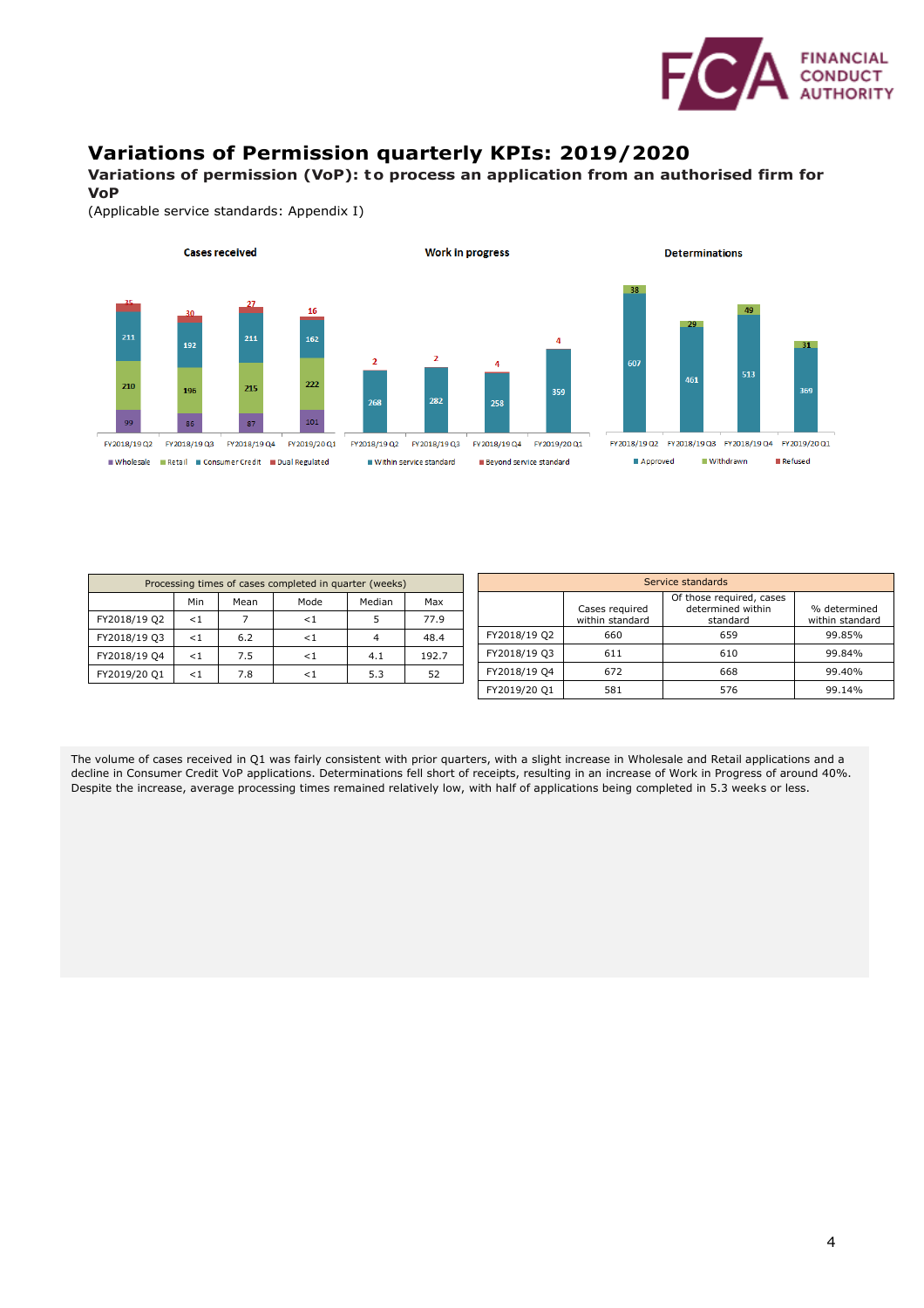

### **Payment services and e-money quarterly KPIs: 2019/2020**

**Payment services and e-money: to process firm application for authorisation/registration or variation of authorisation/registration**

(Applicable service standards: Appendix II)











Within service standard E Beyond service standard

| Processing times of cases completed in quarter (weeks) |     |      |      |        |      |  |  |  |  |  |
|--------------------------------------------------------|-----|------|------|--------|------|--|--|--|--|--|
|                                                        | Min | Mean | Mode | Median | Max  |  |  |  |  |  |
| FY2018/19 Q2                                           | < 1 | 7.8  |      | 3.4    | 73.6 |  |  |  |  |  |
| FY2018/19 Q3                                           | 0.1 | 8.5  |      | 4.9    | 84.9 |  |  |  |  |  |
| FY2018/19 Q4                                           | < 1 | 16.8 | 13   | 12.9   | 87.4 |  |  |  |  |  |
| FY2019/20 Q1                                           | 0.1 | 17.8 |      | 12.9   | 69.6 |  |  |  |  |  |

| Service standards |                                   |                                                           |                                 |  |  |  |  |  |  |  |
|-------------------|-----------------------------------|-----------------------------------------------------------|---------------------------------|--|--|--|--|--|--|--|
|                   | Cases required<br>within standard | Of those required, cases<br>determined within<br>standard | % determined<br>within standard |  |  |  |  |  |  |  |
| FY2018/19 Q2      | 452                               | 445                                                       | 98.45%                          |  |  |  |  |  |  |  |
| FY2018/19 Q3      | 327                               | 319                                                       | 97.55%                          |  |  |  |  |  |  |  |
| FY2018/19 Q4      | 322                               | 319                                                       | 99.07%                          |  |  |  |  |  |  |  |
| FY2019/20 Q1      | 141                               | 134                                                       | 95.04%                          |  |  |  |  |  |  |  |

All PSD2 application windows are now closed and receipts and determinations have returned to normal levels. However, we have seen a slight increase in applications for authorisation, predominantly driven by an increase in applications to become Authorised E-Money Institutes (AEMI).

We have seen a significant increase in the percentage of withdrawals as a proportion of all determinations. Withdrawals rates are up from 9% in Q3 2018/19 to 25% in Q1 2019/20. Withdrawals are typically caused by one of three factors: 1) the firm fails to meet a minimum requirement for approval in advance of the statutory deadline, for example the firm fails to get a suitable safeguarding account; 2) the firm does not have appropriate knowledge and experience in financial services and/or PSD2; and 3) the firm is not based in the UK and therefore does not meet the conditions for authorisation. We will continue to focus on achieving withdrawals where firms clearly fail to meet the conditions for authorisation.

- 4MLD: Fourth Money Laundering Directive cases
- API: Authorised Payment Institution
- AEMI: Authorised E-Money Institution • SPI: Small Payment Institution
- SEMI: Small E-Money Institution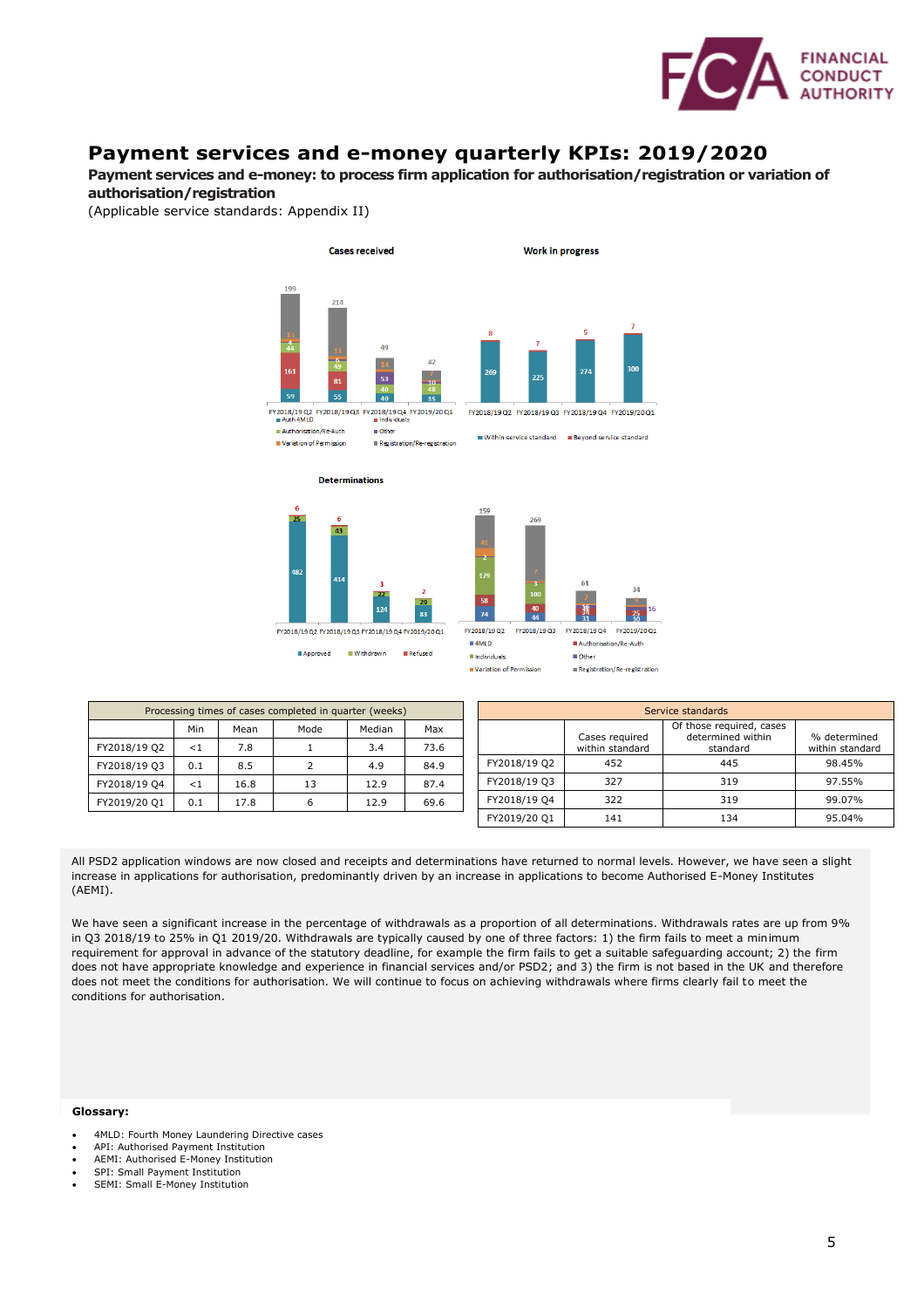

# **Waivers KPIs: 2019/2020**

**To process a waiver or modification request**

(No applicable service standards)





**Determinations** 

FY2018/19 Q2 FY2018/19 Q3 FY2018/19 Q4 FY2019/20 Q1 Withdrawn **Refused** Approved

| Processing times of cases completed in quarter (weeks) |        |      |          |        |       |  |  |  |  |  |
|--------------------------------------------------------|--------|------|----------|--------|-------|--|--|--|--|--|
|                                                        | Min    | Mean | Mode     | Median | Max   |  |  |  |  |  |
| FY2018/19 Q2                                           | $\lt1$ | 4.3  | $\leq 1$ | 0.9    | 115.9 |  |  |  |  |  |
| FY2018/19 Q3                                           | $\lt1$ | 3.2  |          | 1.7    | 21.3  |  |  |  |  |  |
| FY2018/19 Q4                                           | < 1    | 3    | ${<}1$   | 1.3    | 20.4  |  |  |  |  |  |
| FY2019/20 Q1                                           | < 1    | 3.4  |          | 1.4    | 29.9  |  |  |  |  |  |

| Service standards |                                   |                                                           |                                 |  |  |  |  |  |  |
|-------------------|-----------------------------------|-----------------------------------------------------------|---------------------------------|--|--|--|--|--|--|
|                   | Cases required<br>within standard | Of those required, cases<br>determined within<br>standard | % determined<br>within standard |  |  |  |  |  |  |
| FY2018/19 Q2      | n/a                               | n/a                                                       | n/a                             |  |  |  |  |  |  |
| FY2018/19 Q3      | n/a                               | n/a                                                       | n/a                             |  |  |  |  |  |  |
| FY2018/19 Q4      | n/a                               | n/a                                                       | n/a                             |  |  |  |  |  |  |
| FY2019/20 Q1      | n/a                               | n/a                                                       | n/a                             |  |  |  |  |  |  |

The number of Waiver applications received increased slightly in Q1 and with a reduction in the number of cases determined this resulted in a slight increase in the Work in Progress. Overall the WiP remained stable along with the median processing time in the quarter.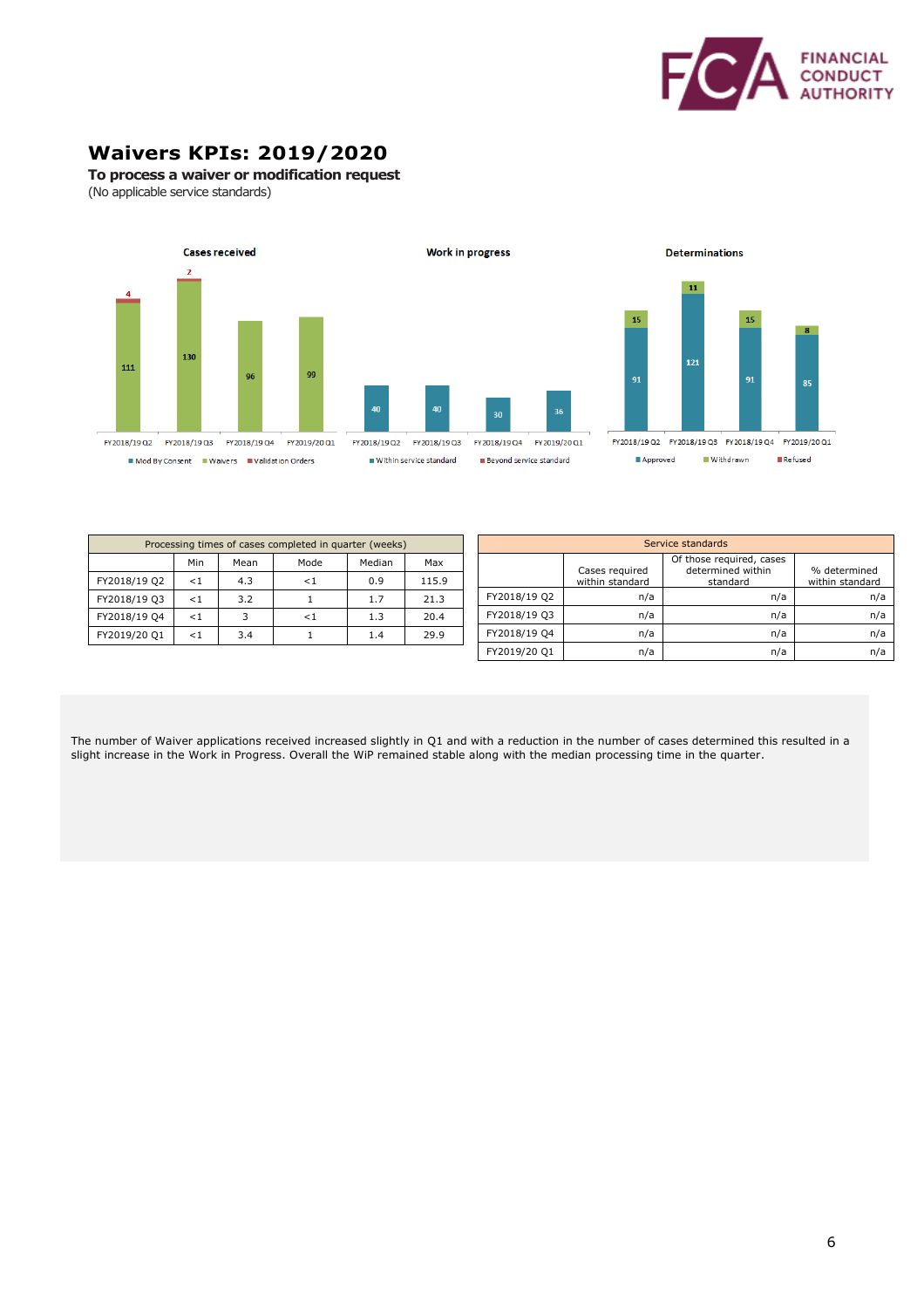

### **Change in Control KPIs: 2019/2020**

#### **Change in Control: to process an application from an authorised firm for a Change in Control (CiC)**

(Applicable service standards: Appendix I)



|              |          |      | Processing times of cases completed in quarter (weeks) |        |      | Service standards |                 |                                               |              |
|--------------|----------|------|--------------------------------------------------------|--------|------|-------------------|-----------------|-----------------------------------------------|--------------|
|              | Min      | Mean | Mode                                                   | Median | Max  |                   | Cases required  | Of those required, cases<br>determined within | % determin   |
| FY2018/19 Q2 | $\leq 1$ | 5.7  |                                                        | 4.1    | 55.1 |                   | within standard | standard                                      | within stand |
| FY2018/19 Q3 | $\leq 1$ | 5.3  |                                                        | 3.9    | 25.3 | FY2018/19 Q2      | 267             | 267                                           | 100.00%      |
| FY2018/19 Q4 | $\leq 1$ | 5.9  |                                                        | 4.5    | 46.9 | FY2018/19 Q3      | 283             | 283                                           | 100.00%      |
| FY2019/20 Q1 | $\leq 1$ | 6.3  |                                                        | 4.9    | 50.6 | FY2018/19 Q4      | 300             | 300                                           | 100.00%      |
|              |          |      |                                                        |        |      | FY2019/20 Q1      | 277             | 277                                           | 100.00%      |

|                                                                                                   |  |  | It remains the case that all Change in Control cases have been determined within the statutory deadlines. Total determinations fell by over |
|---------------------------------------------------------------------------------------------------|--|--|---------------------------------------------------------------------------------------------------------------------------------------------|
| 15% compared to the previous quarter, caused primarily by the mean time to complete cases rising. |  |  |                                                                                                                                             |

#### **Glossary:**

 $\hat{\mathbf{z}} = \hat{\mathbf{z}}$ 

- CiC: Notification of an intended Change in Control
- Post Note: A case where notification has been made after the change in control has taken place
- PSD: Payment Services Directive-Related Case

% determined within standard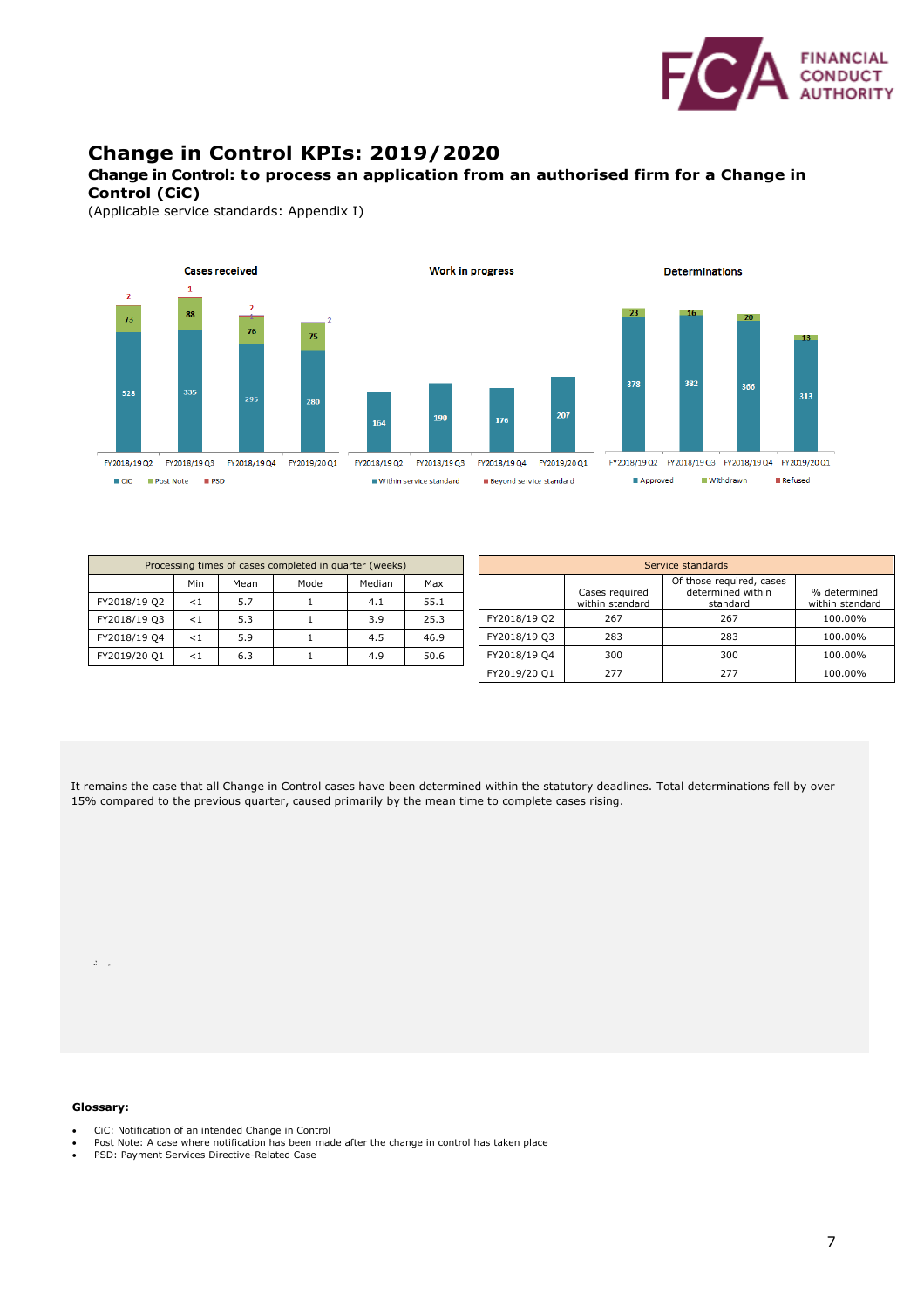

# **Part VII Transfer KPIs: 2019/2020**

**To process a Part VII Transfer**

(No applicable service standards)



| Processing times of cases completed in quarter (weeks) |      |      |      |        |       | Service standards |                 |                                               |                 |  |
|--------------------------------------------------------|------|------|------|--------|-------|-------------------|-----------------|-----------------------------------------------|-----------------|--|
|                                                        | Min  | Mean | Mode | Median | Max   |                   | Cases required  | Of those required, cases<br>determined within | % determined    |  |
| FY2018/19 Q2                                           | 1.3  | 41.3 |      | 12.6   | 109.7 |                   | within standard | standard                                      | within standard |  |
| FY2018/19 Q3                                           |      | 43   |      | 12.6   | 112.6 | FY2018/19 Q2      | n/a             | n/a                                           | n/a             |  |
| FY2018/19 Q4                                           | 51.9 | 75.6 | 52   | 70.2   | 134.1 | FY2018/19 Q3      | n/a             | n/a                                           | n/a             |  |
| FY2019/20 Q1                                           | 2.1  | 50   |      | 68     | 80    | FY2018/19 Q4      | n/a             | n/a                                           | n/a             |  |
|                                                        |      |      |      |        |       | FY2019/20 Q1      | n/a             | n/a                                           | n/a             |  |

The increase in Brexit-related transfers in Q4 FY2018/19 was due to eligibility for the saving provision (this allows for firms to have up to two years to complete their transfer provided their Part VII application was submitted prior to the Brexit date).

Determinations relate to sanctions hearings at the end of the Part VII process. Although determinations are low, this is not the sole measure of activity levels and the data does not account for directions hearings which are a key interim milestone of a Part VII case. It is also important to note that where firms have entered the Savings Provisions, they do not all have a clear timetable for completion of their transfer and some may not proceed depending on whether there is a 'deal' or no deal' Brexit.

- Part VII Trans: A case relating to a Part VII Transfer application
- Part VII Brexit: A case relating to a Brexit-related Part VII Transfer application

<sup>•</sup> Part VII Transfer: A court-sanctioned transfer of insurance business between entities under Part VII of the Financial Services & Markets Act 2000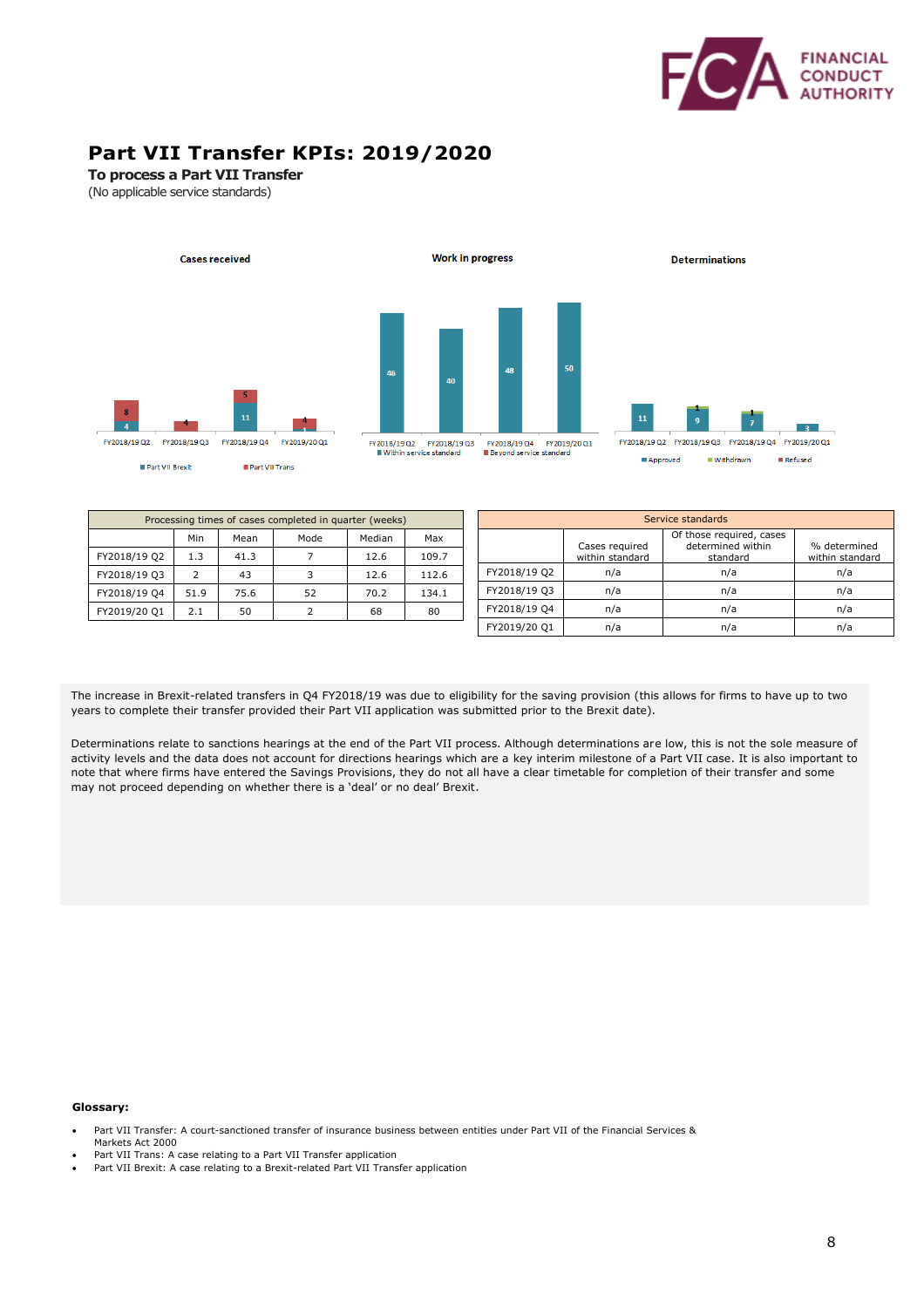

# **Approved Persons KPIs: 2019/2020**

#### **Approved Persons: to process an application for approved person status**

(Applicable service standards: Appendix III)



| Processing times of cases completed in quarter (weeks) |          |      |          | Service standards |       |              |                 |                                               |                 |
|--------------------------------------------------------|----------|------|----------|-------------------|-------|--------------|-----------------|-----------------------------------------------|-----------------|
|                                                        | Min      | Mean | Mode     | Median            | Max   |              | Cases required  | Of those required, cases<br>determined within | % determined    |
| FY2018/19 Q2                                           | <1       |      | $\leq 1$ | 0.1               | 131.9 |              | within standard | standard                                      | within standard |
| FY2018/19 Q3                                           | $\leq 1$ | 0.9  | ${<}1$   | 0.1               | 191.4 | FY2018/19 Q2 | 5836            | 5811                                          | 99.57%          |
| FY2018/19 Q4                                           | $\leq 1$ | 1.3  | $\lt1$   | 0.1               | 128.9 | FY2018/19 Q3 | 5629            | 5602                                          | 99.52%          |
| FY2019/20 Q1                                           | $\leq 1$ | 1.5  | $\lt 1$  | 0.1               | 118.7 | FY2018/19 Q4 | 5844            | 5816                                          | 99.52%          |
|                                                        |          |      |          |                   |       | FY2019/20 Q1 | 6540            | 6519                                          | 99.68%          |

Overall numbers received this quarter are broadly consistent with volumes received during the previous period. Both SIF and Customer functions receipts however are higher than we have seen historically. This increase is likely due to firms preparing for the implementation of the Senior Managers & Certification Regime in December 2019. The increase in Work in Progress is impacted by the increase in cases received over the last six months and an increase in case complexity across case type reflected in higher mean times to complete cases.

- SMR: An application in respect of individuals from a firm covered by the Senior Managers & Certification Regime.
- SIF: Any application from an individual performing or applying to perform a "Significant Influence Function.
- Customer Function: Any application from an individual, approved person or appointed representative not covered under the above two categories. For example, an application to become an approved person, or an application to cancel an approved person permission.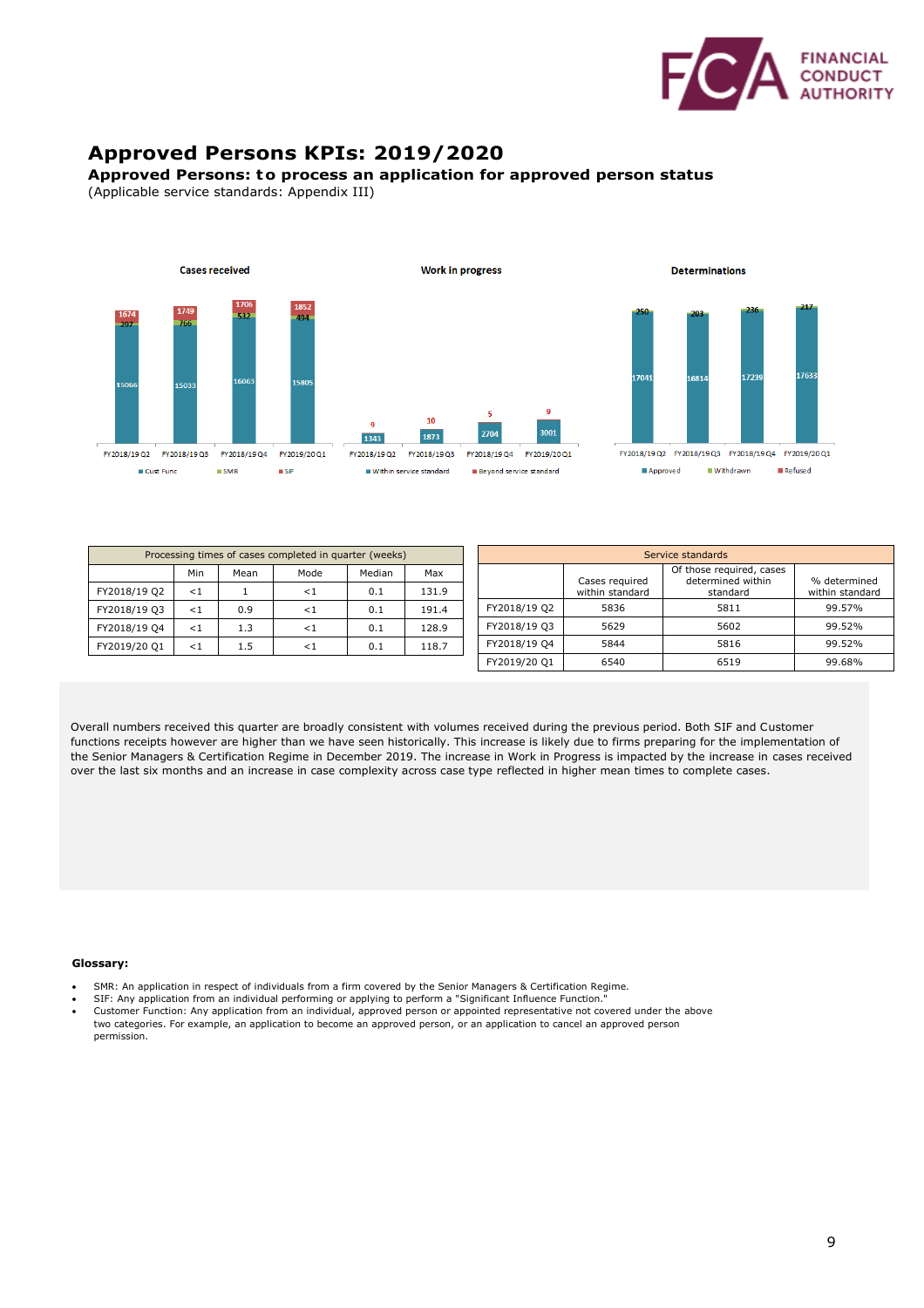

### **Passporting KPIs: 2019/2020**

**Passporting: to process an application from a firm authorised in the UK to carry out business in another EEA member state or process an application from a firm authorised in another EEA member state to carry out business in the UK and process a notification of change from the same**

(Applicable service standards: Appendix IV)





FY2018/19 Q2 FY2018/19 Q3 FY2018/19 Q4 FY2019/20 Q1

82

Beyond service standard

٠,

 $\frac{1}{242}$ 

 $\blacksquare$  Within service standard

**Determinations** 



| Approved | Withdrawn | <b>III</b> Refused |
|----------|-----------|--------------------|

| Processing times of cases completed in quarter (weeks) |          |      |        |        |      |  |  |
|--------------------------------------------------------|----------|------|--------|--------|------|--|--|
|                                                        | Min      | Mean | Mode   | Median | Max  |  |  |
| FY2018/19 Q2                                           | <1       | 0.7  | ${<}1$ | O      | 12.7 |  |  |
| FY2018/19 Q3                                           | $\leq 1$ | 0.6  | ${<}1$ | 0.1    | 13.9 |  |  |
| FY2018/19 Q4                                           | $\leq 1$ | 0.4  | - 1    |        | 11.7 |  |  |
| FY2019/20 Q1                                           | ${<}1$   | 0.6  |        | 0.1    |      |  |  |

| Service standards |                                   |                                                           |                                 |  |  |  |
|-------------------|-----------------------------------|-----------------------------------------------------------|---------------------------------|--|--|--|
|                   | Cases required<br>within standard | Of those required, cases<br>determined within<br>standard | % determined<br>within standard |  |  |  |
| FY2018/19 Q2      | 2770                              | 2758                                                      | 99.57%                          |  |  |  |
| FY2018/19 Q3      | 3084                              | 3081                                                      | 99.90%                          |  |  |  |
| FY2018/19 Q4      | 2833                              | 2830                                                      | 99.89%                          |  |  |  |
| FY2019/20 Q1      | 2131                              | 2129                                                      | 99.91%                          |  |  |  |

There was a significant drop in the volume of cases received this quarter which might be expected in the current Brexit climate. We continue to see steady volumes of Passporting in notifications from firms and we continue to proactively signpost firms and national competent authorities to the TPR (Temporary Permissions Regime).

#### **Glossary:**

• Notification of change: Notification of changes to particulars or to cancel a passport or tied agent.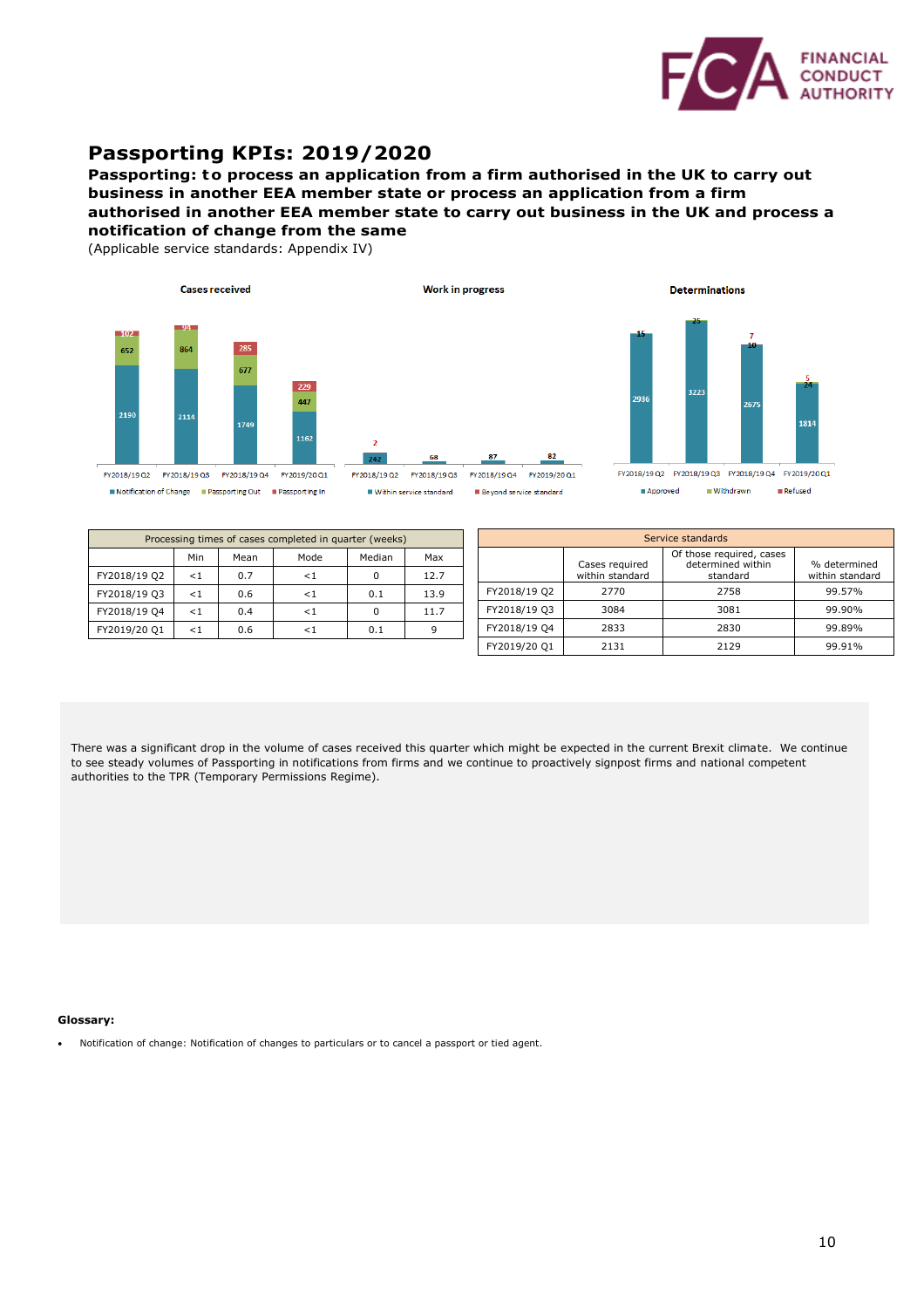

# **Appendix I: Relevant Service Standards: Solo-Regulated Permissions**

Summaries of relevant statutory service standards are provided. For full details of all service standards, please refer to the FCA Website.

| ΙD           | <b>Area</b>                 | <b>Description</b>                                                                                                                                                                                                                 | <b>Target</b>                                                                                                                          |  |
|--------------|-----------------------------|------------------------------------------------------------------------------------------------------------------------------------------------------------------------------------------------------------------------------------|----------------------------------------------------------------------------------------------------------------------------------------|--|
| A1.1a        | Corporate<br>Authorisations | To process a complete application for<br>Part 4A permission                                                                                                                                                                        | 100% within six months of a complete application<br>(s55V(1)) or within 12 months of receipt of an<br>incomplete application (s55V(2)) |  |
| <b>R5.1</b>  | <b>VoPs</b>                 | To process a complete application from<br>an authorised firm for Variation of<br>Permission                                                                                                                                        | 100% within 6 months of becoming complete<br>$(s55v(1))$ or 12 months of receipt of an<br>incomplete application (s55v(2))             |  |
| <b>R8.1a</b> | Cancellations               | To determine an application for<br>Cancellation of Part 4A Permission                                                                                                                                                              | 100% within 6 months of becoming complete<br>$(s55V(1))$ or 12 months of receipt of an<br>incomplete application (s55V(2))             |  |
| R6.1         | Change in<br>Control        | To make a decision following receipt of<br>a 'valid' notification to approve a<br>change in control: Either to notify the<br>s178 notice-giver that the change in<br>control has been approved or to give<br>them a warning notice | 100% within 60 working days of acknowledgment<br>of receipt $(s189(1))$                                                                |  |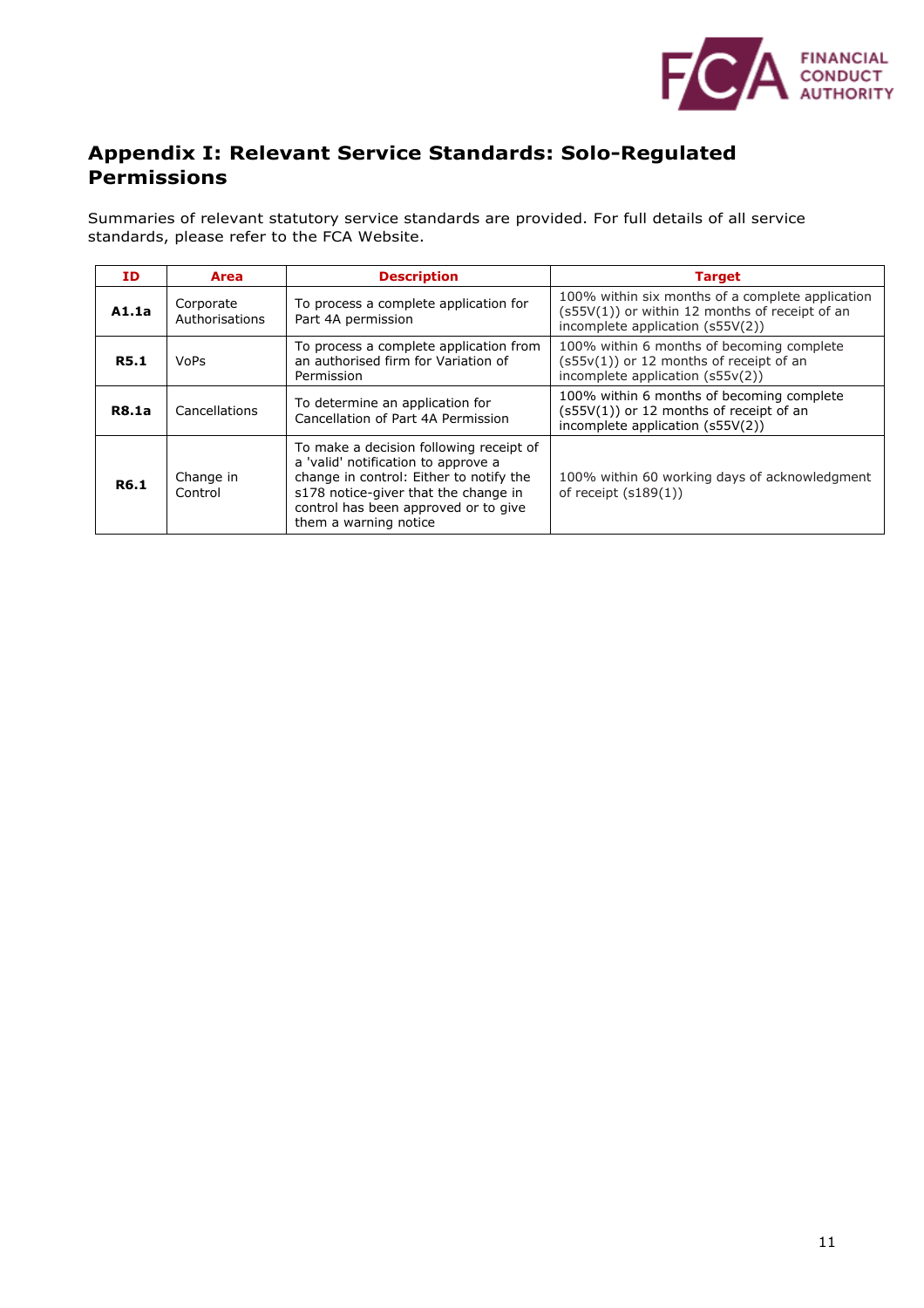

# **Appendix II: Relevant Service Standards: Payment Services**

Summaries of relevant statutory service standards are provided. For full details of all service standards, please refer to the FCA Website.

| ID              | Area                                                                                                                                        | <b>Description</b>                                                                                                   | <b>Target</b>                                                                                                                                   |
|-----------------|---------------------------------------------------------------------------------------------------------------------------------------------|----------------------------------------------------------------------------------------------------------------------|-------------------------------------------------------------------------------------------------------------------------------------------------|
| PS1             | Payment<br>Services                                                                                                                         | To process a complete application for<br>authorisation under the Payment<br>Services Regulations 2009                | 100% within 3 months of the received date of a<br>complete application or within 12 months of the<br>received date of an incomplete application |
| PS <sub>2</sub> | Payment<br>Services                                                                                                                         | To process a complete application for<br>authorisation under the Electronic<br>Money Regulations 2011                | 100% within 3 months of the received date of a<br>complete application or within 12 months of the<br>received date of an incomplete application |
| PS3             | Payment<br>Services                                                                                                                         | To process a complete application for<br>registration under the Payment<br>Services Regulations 2009                 | 100% within 3 months of the received date of a<br>complete application or within 12 months of the<br>received date of an incomplete application |
| PS4             | Payment<br>Services                                                                                                                         | To process a complete application for<br>registration under the Electronic Money<br>Regulations 2011                 | 100% within 3 months of the received date of a<br>complete application or within 12 months of the<br>received date of an incomplete application |
| PS5             | Payment<br>Services                                                                                                                         | To process a complete application for a<br>variation of registration under the<br>Payment Services Regulations 2009  | 100% within 3 months of the received date of a<br>complete application or within 12 months of the<br>received date of an incomplete application |
| PS6             | Payment<br>Services                                                                                                                         | To process a complete application for a<br>variation of registration under the<br>Electronic Money Regulations 2011  | 100% within 3 months of the received date of a<br>complete application or within 12 months of the<br>received date of an incomplete application |
| PS7             | Payment<br>Services                                                                                                                         | To process a complete application for a<br>variation of authorisation under the<br>Payment Services Regulations 2009 | 100% within 3 months of the received date of a<br>complete application or within 12 months of the<br>received date of an incomplete application |
| PS8             | To process a complete application for a<br>Payment<br>variation of authorisation under the<br>Services<br>Electronic Money Regulations 2011 |                                                                                                                      | 100% within 3 months of the received date of a<br>complete application or within 12 months of the<br>received date of an incomplete application |
| A1.2            | 3MLD                                                                                                                                        | To process Money Laundering<br>registrations                                                                         | 100% within 45 calendar days of receipt of<br>application or receipt of any further required<br>information (Reg 34(4) MLRs)                    |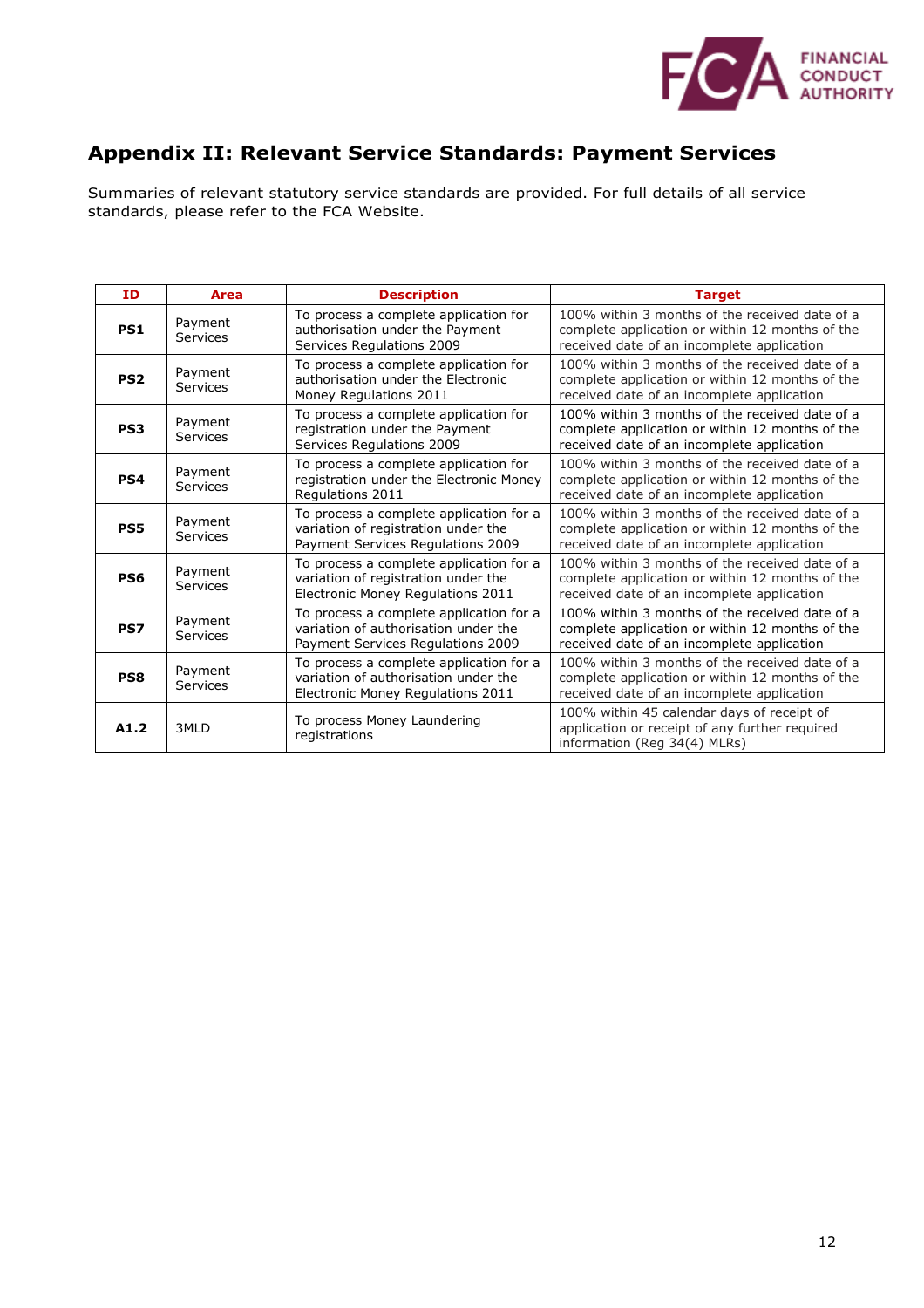

# **Appendix III: Relevant Service Standards: Approved Persons**

Summaries of relevant statutory service standards are provided. For full details of all service standards, please refer to the FCA Website.

| ID.          | Area                | <b>Description</b>                                      | Target                                                                                                                                                                                                                                                                                   |
|--------------|---------------------|---------------------------------------------------------|------------------------------------------------------------------------------------------------------------------------------------------------------------------------------------------------------------------------------------------------------------------------------------------|
| <b>R1.1a</b> | Approved<br>Persons | To process an application for approved<br>person status | 100% within 3 months of receipt unless attached<br>to an application for part 4A permission (when it<br>is the later of (i) 3 months after receipt or (ii) 6<br>months after receipt of a complete application for<br>part 4A permission, or 12 months after receipt of<br>an incomplete |